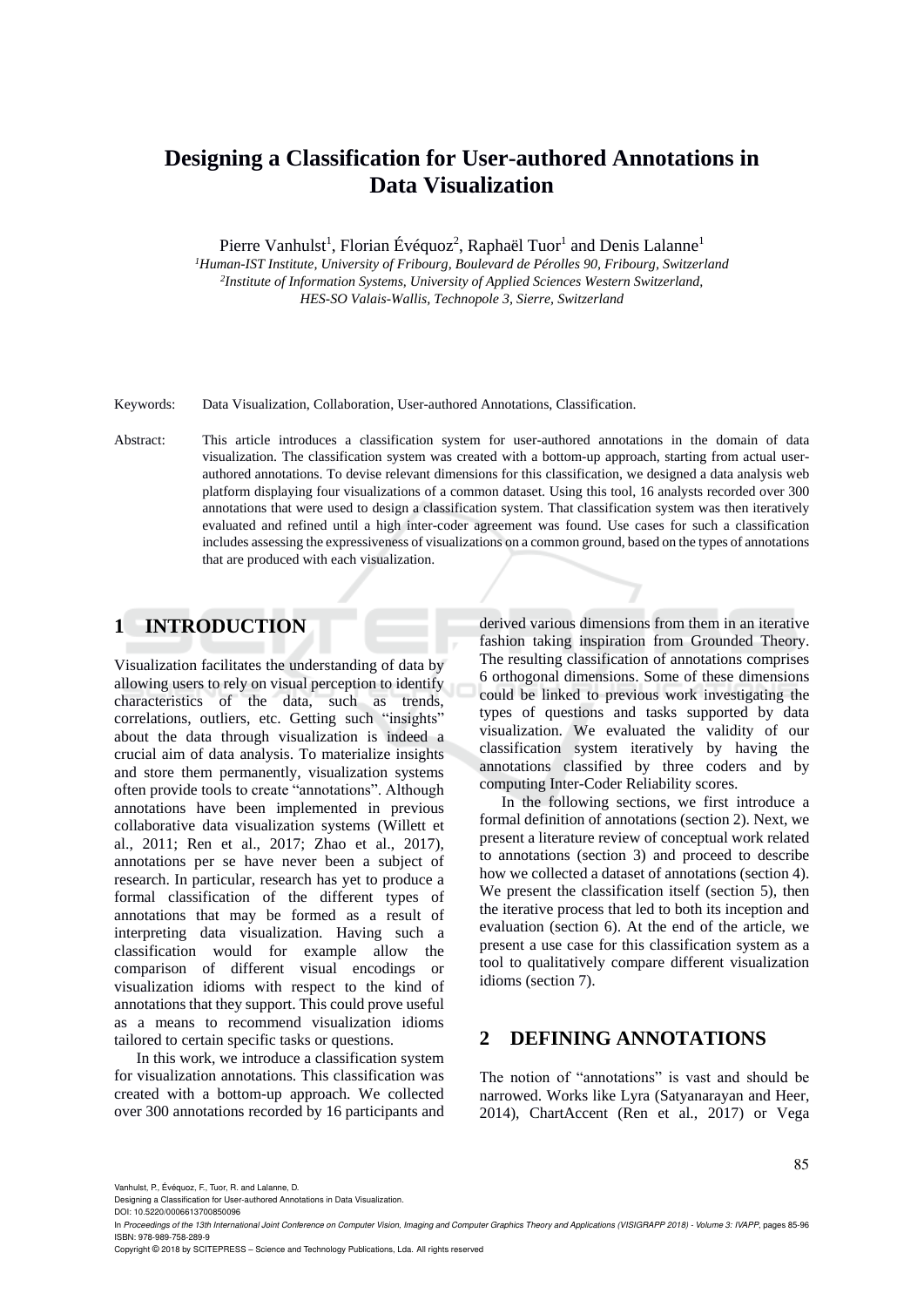(Satyanarayan et al., 2016) treat annotations as part of the visualization itself – they are embodied within it. These tools are meant for visualization authoring. In this paper, we took another definition, closer to Zhao et al., (2017) and Munzner (2014)'s versions: to the former, annotating is "*an essential activity when making sense of data during exploratory analysis"*  and *"a key step performed by analysts". Annotations can be used to "support the process of generating hypotheses, verifying conjectures, and deriving insights, where it is not only critical for analysts to document key observations, but also to communicate findings with others*". To the latter, annotating is "*the addition of graphical or textual annotations associated with one or more pre-existing visualization elements, typically as a manual action by the user. When an annotation is associated with data items, the annotation could be thought of as a new attribute for them*". In this paper, we thus define an annotation as an **observation**, made by exploring a **visual representation of data**, that is recorded either **as text or visual selection** (or both). Annotations are metadata: they are not embodied in the visualization. An annotation can be either an insight about the data, or a comment left for others to see. Annotations generally concern the data itself, and are therefore relevant regardless of its visual representation.

## **3 STATE OF THE ART**

Although the research community has yet to agree upon a formal classification system of visualization, previous works have provided elements of interest for such a classification. In the following section, we first review conceptual work relevant to annotation classification systems, and then specific collaborative platforms that have implemented their own model for classifying annotations.

**CHNO** 

## **3.1 Conceptual Work Relevant for a Classification of Annotations**

Although we are not aware of a formal annotations classification system in the research community, there has been some formalization of the types of questions that can be asked about a visualization, and the tasks that can be carried out with the help of visualization. As annotations can be considered as elements in the sensemaking process of visualization, they have strong links to questions and tasks.

Jacques Bertin (1967) does not explicitly cover annotations in his work. Nevertheless, he states that

several types of questions can be asked on a graphical representation of data, one type of question for each type of data component (e.g. if the data under consideration is a time-series of stock values, date and value would be two components of the data). He states that questions can be of three different levels that he coins "levels of reading":

- elementary level: questions introduced by a single element of a component (e.g. "on a given date...")
- intermediate level: questions introduced by a group of elements in a component (e.g. "on the first three days, what is the trend of the price?")
- superior / overall level: questions introduced by the overall component (e.g. "on the whole period, what is the trend of the price?")

Following this definition, questions would be described by their type (i.e. components of the data impacted) and level of reading, which itself suggests an implicit hierarchy (elementary-intermediatesuperior).

In a similar attempt to classify types of questions that can be asked on a graphical data representation, Frances Curcio (1987) used tasks of three different types to evaluate graph comprehension in students:

- literal tasks, coined "read the data", where users literally read individual data from the graph, or from its title or axes labels;
- comparison tasks, coined "read between the data", where users "logically or pragmatically infer" an answer;
- extension tasks, involving e.g. inference, prediction, coined "read beyond the data", where users rely on preliminary knowledge to predict an outcome or infer a discovery that could not be derived by the visual representation of the data alone.

Susan et al., (2001) summarizes previous research on the topic and note that a consensus seems to emerge for the three levels of tasks defined by Curio (1987) with minor differences between the researchers. They also note that while students make less errors with tasks of "reading the data", they do experience more difficulty with "reading between the data". The tasks of "reading beyond the data" are the most challenging. More recently, the concept of "Visualization Literacy" has received an increased interest from the visualization research community. Boy et al., (2015) build in part upon the research described earlier, but also contributes to define categories of tasks that are relevant in the context of graph interpretation. These categories of tasks are:

• Extrema: "finding maximum or minimum data points"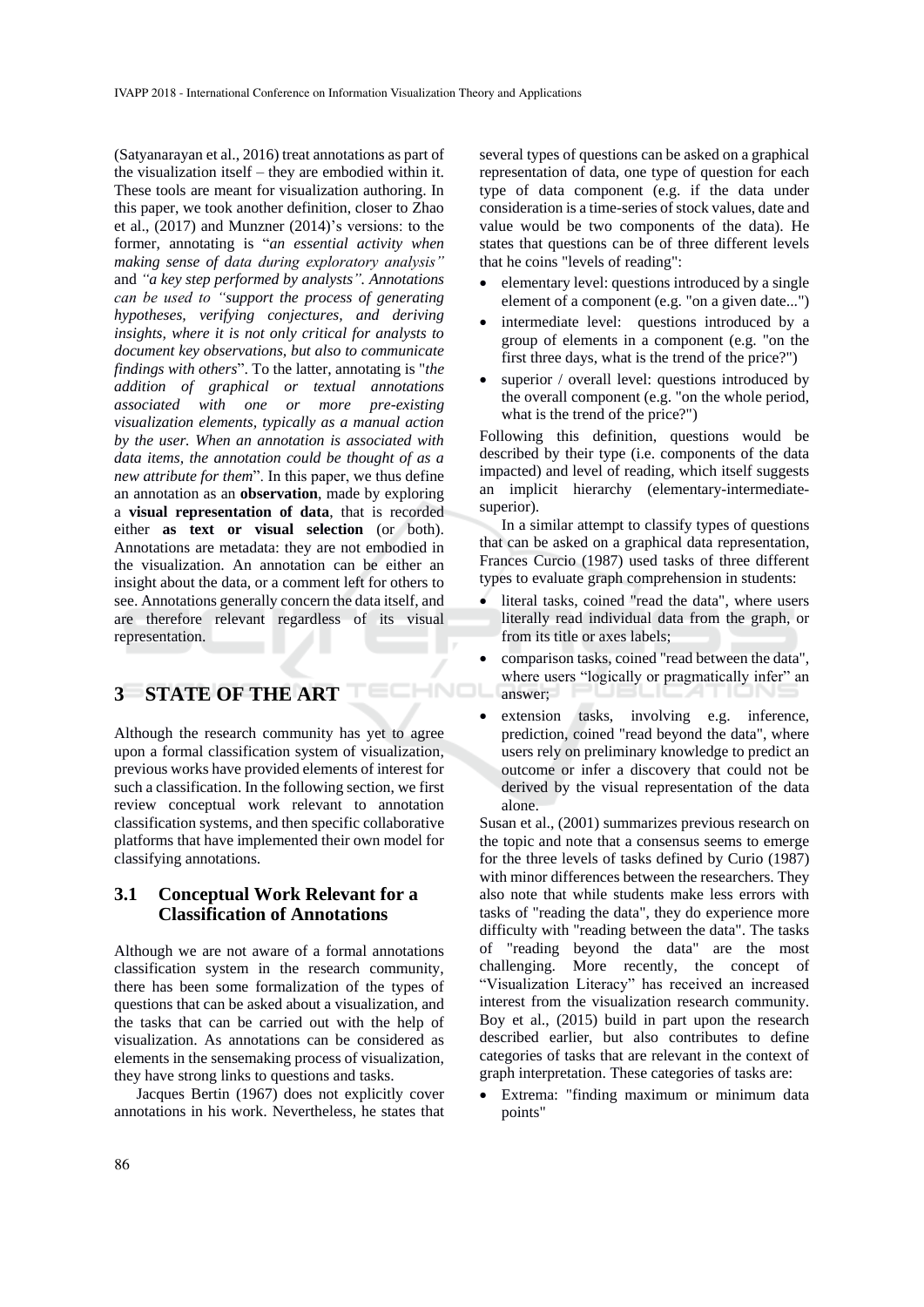- Variation: "detecting trends, similarities or discrepancies in the data"
- Intersection: "finding the point at which the graph intersects with a given value"
- Average: "estimating an average value"
- Comparison: "comparing different values or trends"

Additionally, Boy et al., (2015) expand the work of Susan et al., (2001) and identify different levels of congruency of questions: perception questions refer to the visual aspect of a graph only (e.g. "what colour are the dots?"), while other questions exhibit a highly or lowly congruent relation between visual encoding and data. More precisely, they define those concepts as follows: "A highly congruent question translates into a perceptual query simply by replacing data terms by perceptual terms (e.g. what is the highest value/what is the highest bar?). A low-congruence question, in contrast, has no such correspondence (e.g. is A connected to B– in a matrix diagram?)".

Munzner (2014) defines an overarching framework for analysing and designing visualizations that consists of three steps: "What-Why-How". The "Why" step is particularly relevant in our context. It defines the user goals that are materialized into tasks. She defines a taxonomy of tasks, where an abstract task is a combination of an action and a target. Actions can be of three broad types (analyse, search, query) that can be later subdivided into specific subtypes (for example, the creation of annotations is one of the subtypes of the "analyse" action in this framework). Targets of tasks can be all data, one or several attributes of the data, topologies in case of a graph, shapes in case of spatial visualization. We believe that this exhaustive taxonomy of tasks related to data visualization is a solid basis on which to build a taxonomy of annotations.

## **3.2 Annotation Classifications in Collaborative Visualization Systems**

Annotations play a crucial role in the collaborative data analysis process based on visualization. Therefore, several collaborative visualization systems have been developed over the years.

ManyEyes (Viegas et al*.*, 2007) was a pioneering online collaborative visualization platform that allowed users to upload data, choose a visual representation and annotate it. Annotating visualizations was made possible by a web comments system similar to what appears on blogs or forums. Annotations were simply added to a visualization as

a discussion thread and were not classified in categories.

Heer et al., (2009) designed another platform – sense.us – that allows users to annotate visualizations through fours tools: "double linked discussion", "bookmark trails", "geometric annotations" and "comment listings". In their study, they found that these tools encourage richer discussion and globally improve the analysis process.

CommentSpace (Willett et al., 2011) is an enhanced version of sense.us, in which analysts can use a set of predefined tags and links to categorize their annotations. Namely, analysts can define an annotation as a "hypothesis", a "question" or a "todo", and link them to previous observations either as an "evidence-for" or "evidence-against". Therefore, this linking system is a way to keep trace of the hypothesis validity checking process, or more broadly speaking, of the sensemaking process. The authors found that participants were overall more efficient and consistent in their interactions with visualizations using CommentSpace.

PathFinder (Luther et al., 2009), a collaboration environment for citizen scientists, offers comparable annotation features. It is based on the concept of structured discussion that consists of background, questions, hypothesis, evidences, conclusions and todos.

Zhao et al., propose AnnotationGraph (2017), a tool for collaborative analysis where user-authored annotations are visually represented as a graph that displays the relations between annotations and data selections to explicit the annotation semantics, therefore allowing analysts to get an overview of comments and insights and the links between them in the analysis process. More specifically, the authors rely on the ESDA Framework (Exploratory Sequential Data Analysis) to describe the cognitive process of analysts when they annotate the visualizations. The steps in this framework are called the "Eight C's (C8)" (Conversion, Constraints, Chunks, Computations, Comparisons, Comments, Codes, Connections). Three of them are relevant in the context of annotations. Chunks (also referenced by Boy et al., (2015)) are subsets of data on which analysts make an annotation. Comments are textual description for Chunks. Codes (tags) are labels applied to Comments. Unlike CommentSpace, AnnotationGraph does not use predefined Codes so that analysts can express a wider range of views. Authors note that their system improves the whole annotation process from reading data to producing new annotations.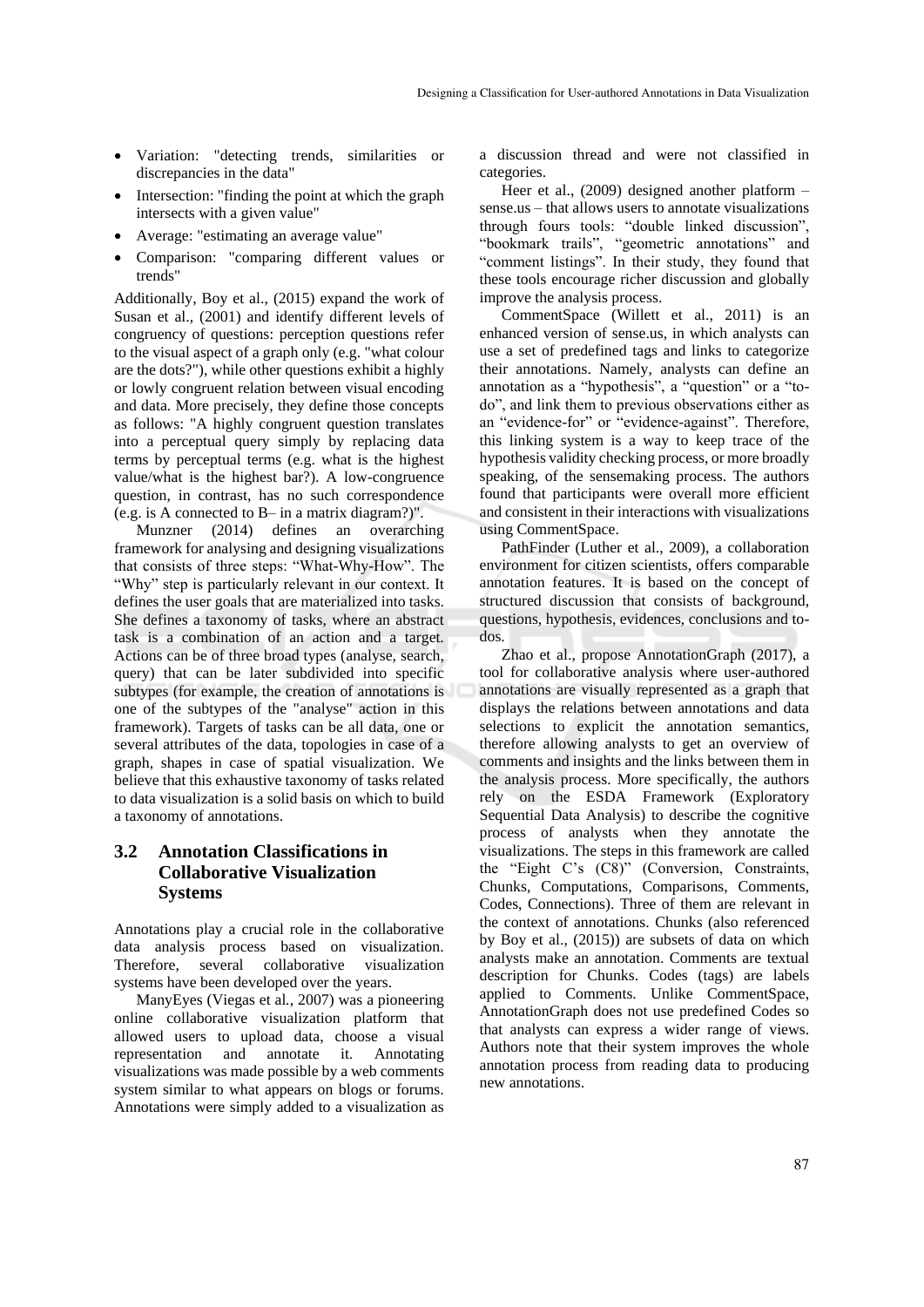### **3.3 Conclusion**

A limitation of the annotation taxonomies used in collaborative visualization systems is that they are purely functional. They characterize the role of the annotation – its purpose in the analysis process (Willett et al., 2011). They do not attempt to classify annotations according to other characteristics that could be derived from the conceptual work presented earlier, like for example congruency (relevance to data / visualization), level of reading, target of tasks, etc. The model we present attempts to bridge this gap. Moreover, we expect our model to characterize visualizations themselves: knowing what visualizations foster the most annotations of a certain type would allow designers to build systems with complementary visuals. Also, to our knowledge, no studies have been done on the reliability of empirically assessing the type of an annotation. This work also contributes several findings in this regard.

## **4 ANNOTATIONS GATHERING**

Gathering annotations was the first step of our study. We developed a web platform that offers an annotation interface for various visualizations over Internet. 16 participants were then recruited to provide as many annotations as possible during the analysis of 4 visualizations.

### **4.1 Web Platform**



Figure 1: Graph representing the use case for this study. A single topic, 2 datasets and 4 visualizations.

The platform developed for this study aimed to work with any visualizations developed with the "Data-Driven Document" (D3) JavaScript Library (Bostock et al., 2011), including those relying on more recent systems built on the top of D3, such as Vega (Satyanarayan et al., 2016), Vega-Lite (Satyanarayan et al., 2017) and Voyager (Wongsuphasawat et al., 2016). It was configured to display a concrete use case, the relationships between "Les Misérables" characters, through 4 visualizations and 2 datasets.

We used 2 popular examples of D3 visualizations: the graph from "*Force-Directed Graph*" (Bostock, 2017) and the matrix from "Les Misérables Co-occurrence" (Bostock, 2012). These two examples explore the cooccurrences of 77 characters across the whole book. Both visualizations are interactive: the graph offers to move nodes by drag-and-dropping them, while the matrix offers to sort characters depending on three parameters (name, number of co-occurrences and clusters). We then built a second dataset where we recorded the occurrence of 7 characters across the 350 chapters of the story. These data were encoded into a Streamgraph and a Heatmap, both being static D3 visualizations. Together, the four visualizations cover almost all of the cases mentioned in the "Why" step of Munzner's Framework (Munzner, 2014), except from a spatial visualization that was not considered for feasibility reasons. Figure 1 summarizes our use case.

### **4.1.1 Implementation**

From an implementation perspective, the software stack used to develop the platform was NodeJS and the Framework Nuxt on the server side, along with a client library that allows visualizations to communicate with the server. Visualizations are "hooked" inside the platform via an *iFrame*. Communication is handled through the standardized *window.postMessage* method. This workflow requires only minimal adaptations from the visualizations designers and explains why we managed to adapt regular D3 visualizations easily.

A prevalent feature of this platform is that annotations are "data-aware" even though visualizations are not specifically designed for it: users can select data from the visualization with a rectangle selection tool. When D3 inserts new DOM elements, it provides them with a *\_\_data\_\_* property, which contains the datum used to create them. In this study, we call these elements "data units". When using the rectangle selection tool, the application sends its coordinates to the visualizations, which then identifies all data units whose positions lie within the said coordinates. It returns these data units to the platform that can finally record them along with the annotation. While this process is mature in terms of implementation, pilot tests demonstrated that rectangle selection does not work well with all visualization, especially Streamgraph where users tried to select only parts of a single data units. Figure 2 shows the interface and the 4 visualizations.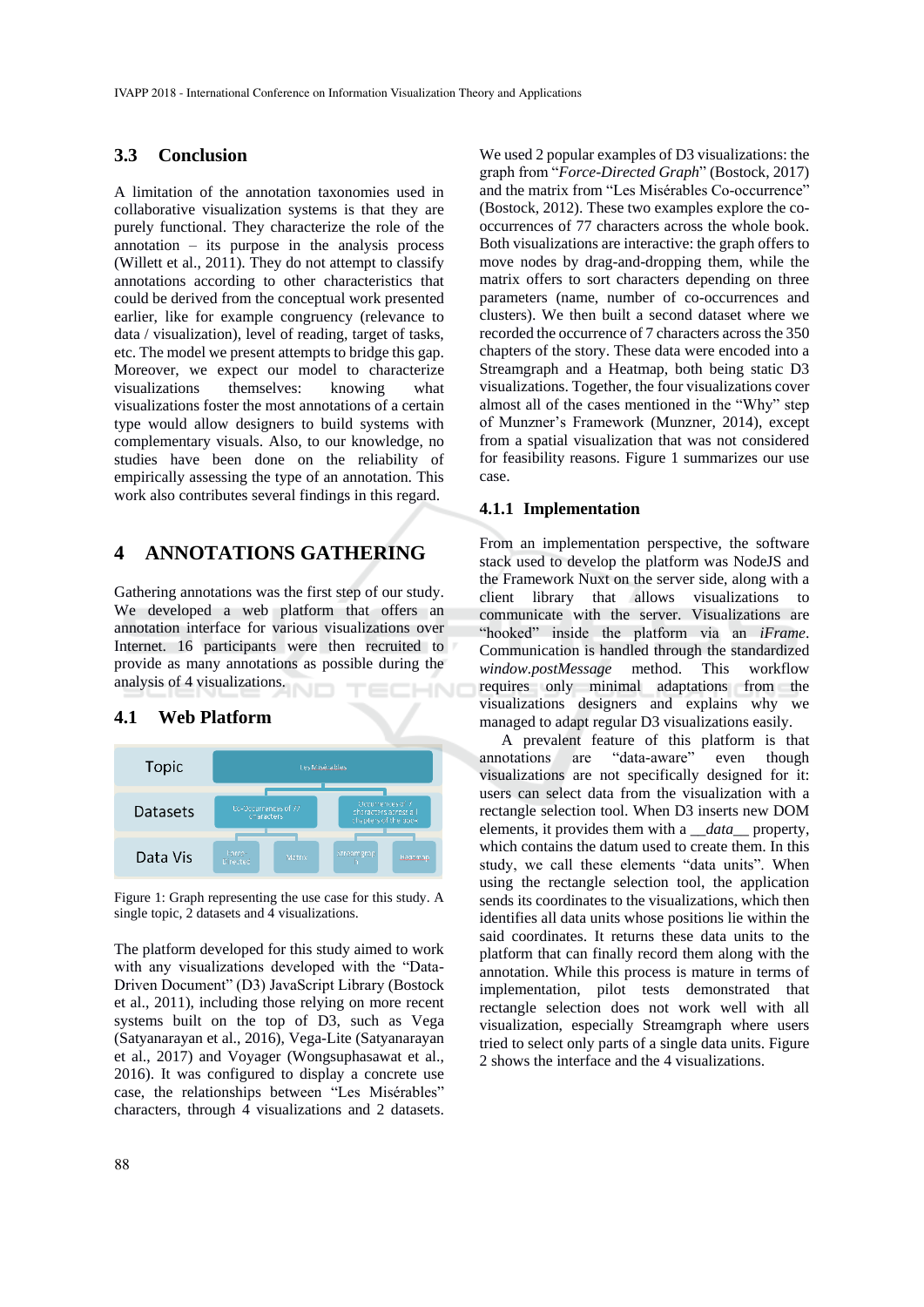

Figure 2: Screenshots of the 4 visualizations. From up left to bottom right: heatmap, streamgraph, matrix and force-directed graph. Analysts write annotations in the floating window.

### **4.1.2 Interface**

The interface of the platform is composed of a leftcolumn which displays the selected data units, a right column which displays previously taken annotations by chronological order and a floating window where analysts can write their annotations and save them. At the top of the window, a timer indicates the time elapsed since the *window.onload* handler was fired.

The center of the window displays the visualization itself, that is overlaid by a "selection canvas" when analysts select the underlying data units, using the rectangle selection tool.

## **4.2 Annotation Production**

16 participants were recruited for this study. The protocol was as follows:

- 1. Introduce the participant to her role as a data analyst. She was tasked with analysing relationships of characters across several visual representations.
- 2. Assess the participant's knowledge of the domain - how much she knows about "Les Misérables" on a range from 1 (low) to 3 (high). 1 would mean "Never heard before", 2 means "Popular culture, read the book or watched the movie years ago" and 3 means "Robust knowledge, remember the book or the movie".
- 3. Instruct the participant that she will annotate 4 visualizations based on 2 different datasets related to "Les Misérables". The possibility to use a stylus to annotate the visualization was introduced at that point.
- 4. Offer a chance for the participant to familiarize herself with the interface with a dummy visualization for five minutes.
- 5. Lead the participant through all 4 visualizations for 5 minutes each.

Participants were free in their annotation process: they could analyse data and find insights, as well as comment the visualization's relevance.

### **4.2.1 Participants' Profiles**

We selected 16 participants, of which 12 were male and 4 were females. All of them were between 20 and 35 years old. 6 participants held a Master degree (3 in Computer Science, 1 in Psychology, 1 in Physics, 1 in Biology), 3 held a Bachelor degree or equivalent (2 in Computer Sciences, 1 in Graphic Design), 3 left school after High School and 4 were Bachelor students (3 in Computer Sciences, 1 in Law). 2 participants were knowledgeable of Data Visualization, while the other 14 had only common knowledge of the domain. Over the 16 participants, 2 assessed their knowledge of the domain as "high", 3 judged that their knowledge was low, and the 11 others had average knowledge of the story.

## **4.2.2 Variants**

There were 8 variations of order for the 4 visualizations. We obtained these variations by inverting the order of each visualization within a single dataset, then by inverting the datasets themselves. Each variation was used with two participants.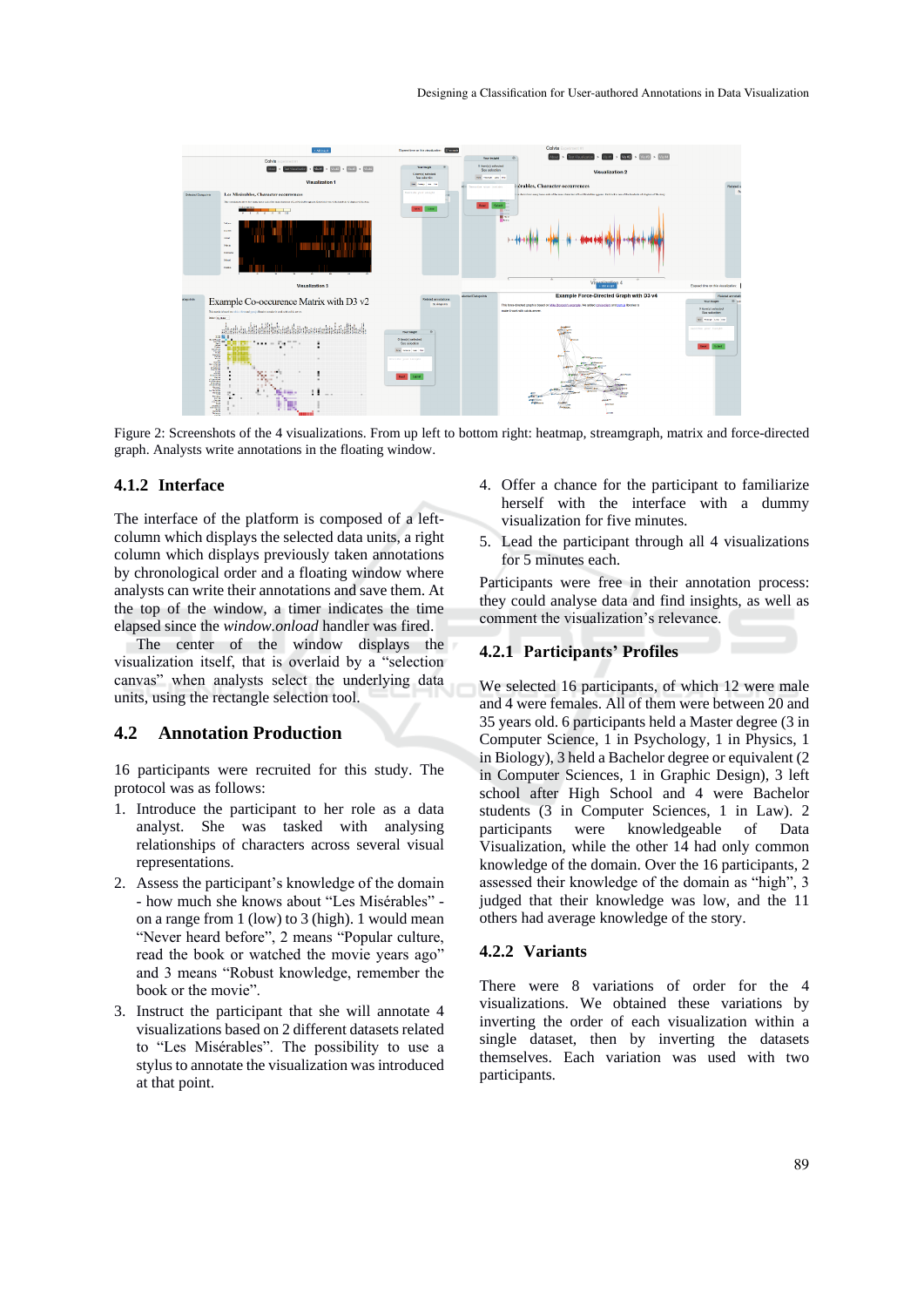#### **4.2.3 Preliminary Remarks on the Results**

In total, participants produced 323 annotations in French or English from which 21 were removed. Only 45 graphical annotations were taken during the experiment, of which 38 were spread over 4 participants. The other 12 preferred to focus on the analysis and thought the graphical annotation process was adding an unnecessary layer of complexity to their task.

# **5 CLASSIFICATION SYSTEM OF USER-AUTHORED ANNOTATIONS**

For the sake of clarity, we describe in this section the final classification system. The next section describes the iterative process followed to produce it. Our classification system has six dimensions, described below. These are summarized in Table 1.

### **5.1 Insight on Data (Abbreviated: Data)**

The first dimension is used to distinguish annotations between those concerning the data and those concerning the visualization itself. During the annotation gathering process, a vast majority of the participants asked the permission to write their opinion regarding the visual representation, usually either to express disappointment or scepticism, or to compare with a visualization that they had analysed previously. These annotations are precious to understand the learning process of a visualization. They were sorted into three categories: positive (positive comment regarding the visualization), negative (negative comment regarding the visualization) and description (descriptive comment of the visualization's features). As the other dimensions of the classification could not apply for such annotations, we skipped annotations that did not target data for the rest of the classification process. Some examples:

- "We see links between different groups of colors much better" is a positive comment.
- "It looks like an audio file" is a descriptive comment.

## **5.2 Multiple Observations (Abbreviated: Multiple)**

The second dimension concerns the number of in-

sights within a single annotation. As each observation could be considered for the classification – a case that was not expected – we decided to skip multiple insights annotations for the rest of the process. Example: "The apparition peaks stand out the most, we can see the importance of Javet and Valjean near chapter 115, the importance of Gavroche near chapter 245 and a particular peak near the end for Cosette and Marius".

### **5.3 Data Units (Abbreviated: Units)**

Typical annotations refer to one or several "units" in the one dimension of the data – may it be characters. relationships or chapters in our use case. When no unit can be identified, it is generally possible to find references to aggregated groups of units. The third dimension of our classification thus concerns the "data units" mentioned in the annotation. The data units have two attributes: their role (subject or complement) and their scale (single or aggregated). A "subject data unit" is the emphasis of an annotation, while a "complement data unit" is usually another dimension of the visualization used to highlight a particularity of the subject data unit. Data units are best thought as entries in a relational database. The conjunction of two tables is thus also a potential data units. In our use case, a "*frequency*" results from both one or several characters and one or several chapters. In our literature, Munzner (2014) uses the concept of "Target", Zhao et al., (2017) use the terms "Chunks" to define the subsets of the whole data targeted by an annotation. Ren et al., (2017) refers to this as "Annotation target type", considering whether it is aggregated not ("Data item" for what we call "single data unit", "set", "series" or "coordinate space target" for what we call "aggregated data unit"). Some examples:

- "*Cosette, Valjean et Marius sont très présents à la fin de l'histoire*" ("Cosette, Valjean and Marius are very present at the end of the Story"). The three characters mentioned are three subject single data units. They belong to the "Character" dimension of the data. The "end of the Story" is a complement aggregated data unit: it serves only to underline where the subjects have a common particularity (that is, being particularly present) and belongs to the "Time" dimension of the data.
- "Cosette is present during all scenes, but infrequently except for the chapter 95". "Cosette" is a subject single data unit, while "chapter 95" is a complement single data unit.
- "*Très longs passages durant lesquels certains personnages n'apparaissent pas du tout*". ("Very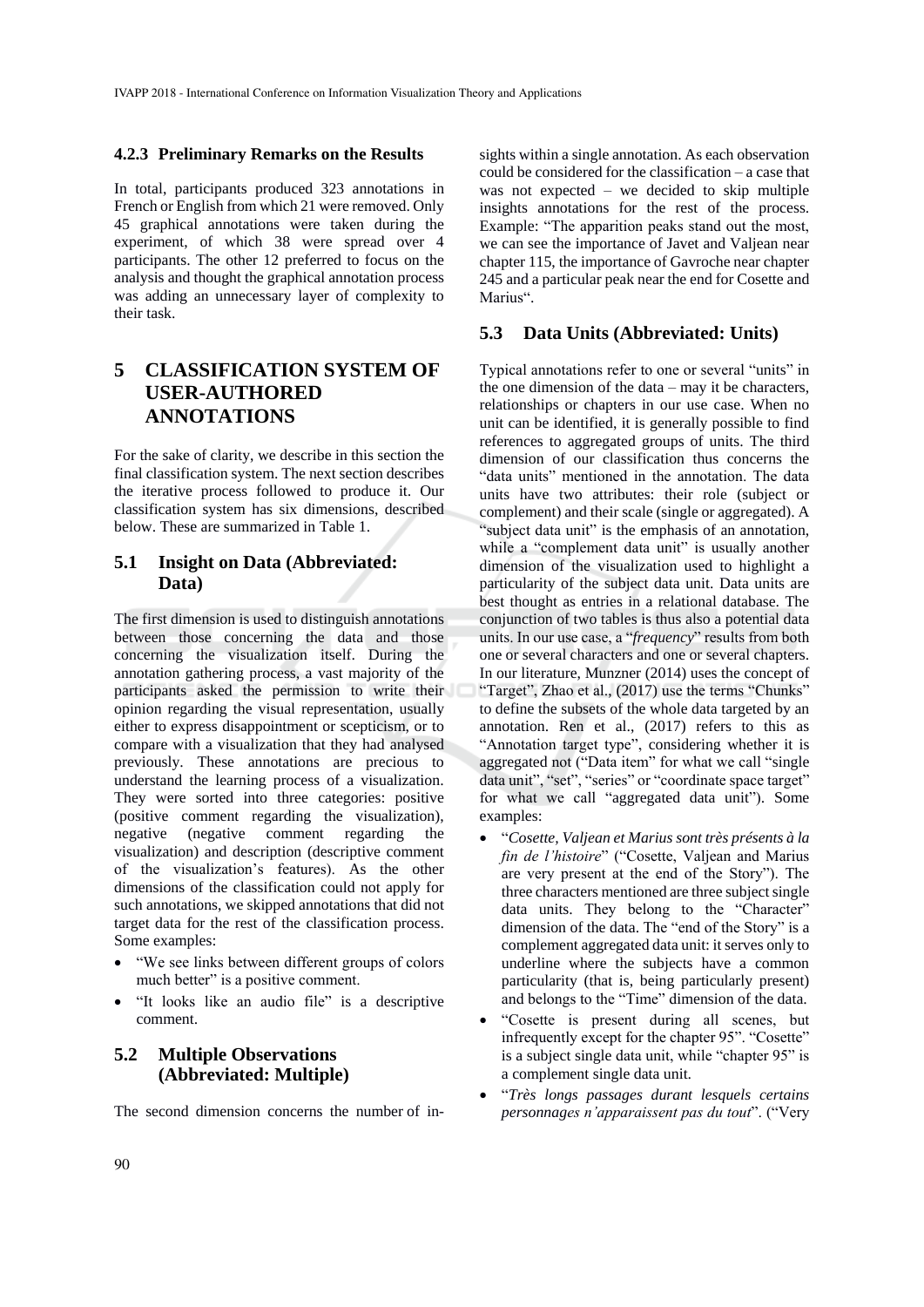long passages where some characters do not appear at all"). "Very long passages" forms a subject aggregated data unit, while "some characters" forms a complement aggregated data unit.

## **5.4 Level of Interpretation (Abbreviated: LOI)**

Some annotations propose hypotheses that go beyond the simple reading of the data, while others simply annotate visual phenomena. The fourth dimension of our classification tries to categorize the "level of interpretation" of the data in three levels.

- 1. **Visual:** references to purely visual elements. "the squares", "the frequency", "the violet cluster".
- 2. **Data:** reattribution of the visual elements toward the data that they represent. There is an attempt at contextualizing and making sense of the data.
- 3. **Meaning:** opinion or hypothesis going beyond the simple observation, usually requiring prior knowledge of the data.

These levels are non-exclusive, some annotations using several of them to reinforce their assertion. In our literature, Bertin (1967) and Curcio (1987) speak of three level of reading: "elementary", "intermediate" and "superior" for the former; "data", "between data", "beyond data" for the latter. Other authors followed the same idea of "three steps" (McKnight, 1990; Carswell, 1992; Wainer, 1992; Susan *et al.*, 2001). Some examples:

- **Visual:** "*Valjean co-apparaît le plus souvent*" ("Valjean co-appears the most").
- **Data:** "*Valjean est lié à beaucoup de personnages*" ("Valjean is linked to many characters").
- **Meaning:** "*Valjean est le personnage principal*" ("Valjean is the main character").

## **5.5 Co-references (Abbreviated: Ref)**

Even though our interface did not allow users to see other analysts' annotations, some annotations still refer to others, previously written by the same analyst. The fifth dimension specifies whether an annotation is a reference to another, or if it is independent. In our literature, many previous work allows users to see and reply to others (Viegas et al., 2007; Heer, Viégas and Wattenberg, 2009; Willett et al., 2011; Zhao et al., 2017). This dimension is inspired by their work. Example: "However, they are still present during the last (225), apart from Myriel, Fantine and Javert". This annotation refers to another one, which states that no character is present at the very last chapter.

### **5.6 Detected Patterns (Abbreviated: Patterns)**

The sixth and last dimension of our classification concerns the patterns detected by the analyst in her annotation. We used three categories to sort them:

- Singularity: the annotation concerns only one unit that stands out. Can be either implicit or explicit.
	- o **Implicit:** specific property of a unit, such as its distribution along another dimension of the data. No reference to other units of the same dimension.
	- o **Explicit:** mention of one unit that stands out from either a larger group of similar units, or all similar data units present on the visualization.
- **Duality:** the annotation compares two data units or more. These data units are similar in scale and come from the same dimension. This category regroups correlations, similitudes, dependencies and orderings.
- **Plurality:** concerns a common feature of all data units of the same dimension (or its majority).

In our literature, Munzner (2014) uses a more complete set of patterns. In the context of this study, it was deemed too complex to find acceptable agreement score. Some examples:

- **Singularity (Implicit):** "Gavroche appears a lot around chapter 245, then plays a minor role".
- Singularity (Explicit): "Valjean is the most represented character, but he does not have a peak of occurrences, he plays his role overall well across the chapters".
- **Duality:** "Few chapters with Valjean without mention of Cosette".
- Plurality: "The chapters seem to switch from character to character rather than following everyone".

# **6 DESIGN & EVALUATION**

In this section, we describe the iterative process that has led to the final classification presented in the previous section. To design initial dimensions of the classification, we derived a set of dimensions by randomly selecting groups of three annotations and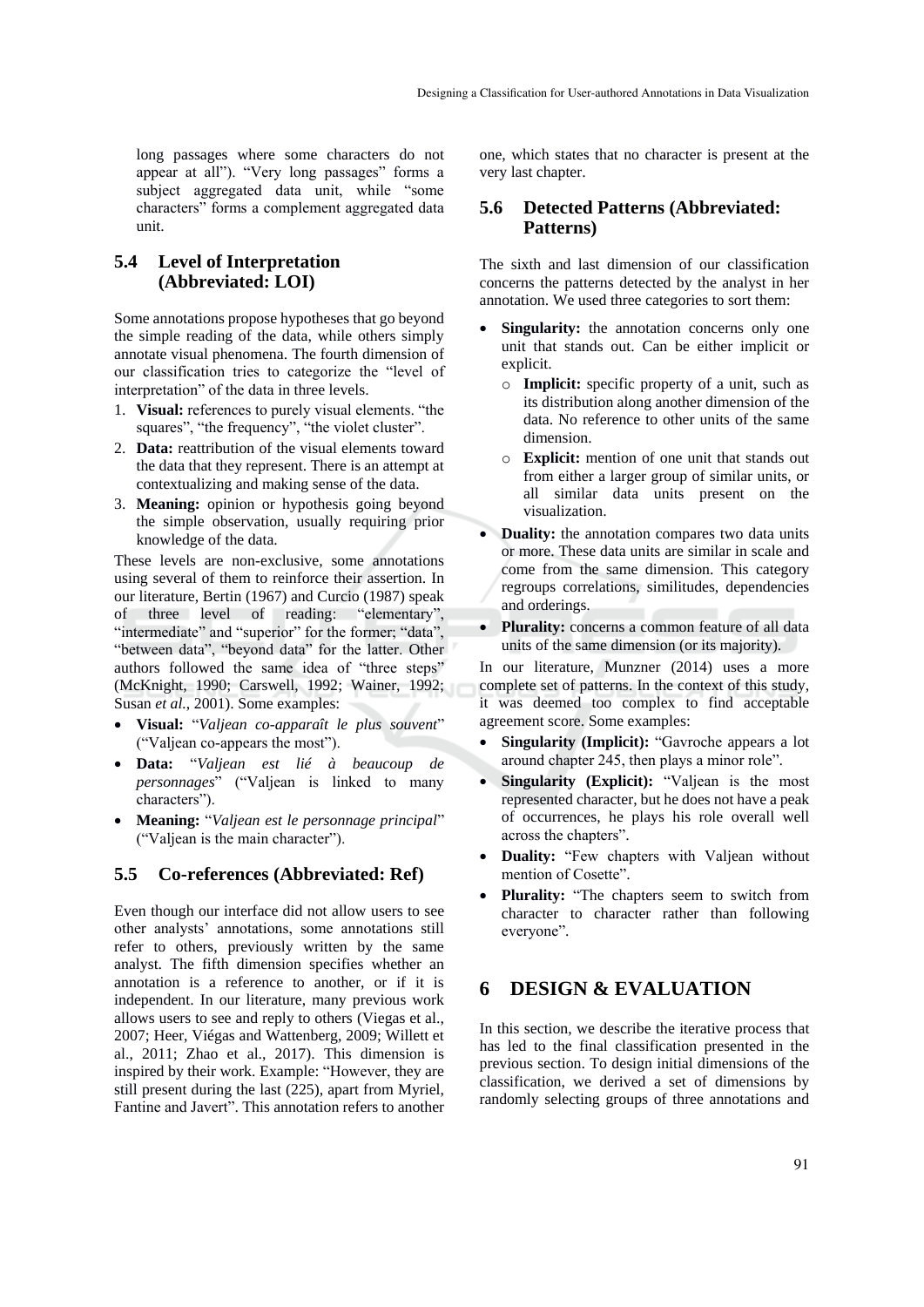comparing them, without prior expectations. Our goal was to make dimensions emerge from the data, rather than sorting data through predefined filters. Figures 3 and 4 show the web platform that we used to reach this goal. The validity of this classification system was then assessed in several iterations (or phases). During each, three experts (three of the authors of this article, also referenced to as "coders") independently categorized the same subsets of annotations. At the end of each iteration, we computed an Inter-Coder agreement (or Inter-Coder Reliability ICR) to validate each dimension. When the score was too low, the dimension was reworked and reassessed in another phase. In total, the validation of all dimensions required five phases.

The first two phases were pilots: two sets of 32 annotations – 8 for each visualization – were randomly selected for the experts to categorize. The initial weaknesses of the classification were thus

identified and fixed. During the third phase, all 302 annotations were annotated for all dimensions: this process revealed new weaknesses that were addressed in a fourth phase. The outcome of the fourth phase was mostly satisfying, leading the experts to confront their opinion about the last stumbling blocks that resulted from insufficiently explained dimensions. This discussion is regarded as the fifth phase.

We computed both a classical Pairwise Percentage Agreement score, along with a Fleiss' kappa. The Pairwise Percentage Agreement measures the average agreement rate for all possible pairs of coders, its values ranging from 0% (perfect disagreement) to 100% (perfect agreement). In the domain of Human-Machine Interaction, a score superior to 80% is usually recommended to validate the coding model. For its part, the Fleiss' kappa (Fleiss, 1971) (an extension of Cohen's kappa (Cohen, 1960) used with more than two coders) mea-

Table 1: Summary of the dimensions.

| <b>DIMENSION</b>           | <b>POSSIBLE VALUES</b>                                                                                                                                                                                                 | <b>EXAMPLE</b>                                                                                                                                                                                                                                                                                          |
|----------------------------|------------------------------------------------------------------------------------------------------------------------------------------------------------------------------------------------------------------------|---------------------------------------------------------------------------------------------------------------------------------------------------------------------------------------------------------------------------------------------------------------------------------------------------------|
| Insight on data            | Boolean. Annotations that do not<br>provide insight about data were<br>sorted in three categories: positive<br>negative<br>comment,<br>comment,<br>description. They were then skipped<br>for the rest of the process. | "Valjean is the main character" provides an insight<br>on the data.<br>"It's hard to see relationships between more than<br>three characters at once" is a negative comment<br>about the visualization.                                                                                                 |
| Multiple<br>observations   | Boolean. Annotations that present<br>multiple observations were skipped<br>for the rest of the process.                                                                                                                | "Valjean is the main character, while Myriel is only<br>a secondary character. Valjean seems related to<br>Cosette in some ways".                                                                                                                                                                       |
| Data units                 | One or several mentions in the<br>annotation. A data unit has a scope<br>(single or aggregated) and a role<br>(subject or complement)                                                                                  | "Cosette appears strongly during a few successive<br>chapters". "Cosette" is a single subject data unit,<br>while "successive chapters" is an aggregated<br>complement data unit.                                                                                                                       |
| Level of<br>interpretation | Non-exclusive choices: visual, data<br>or meaning.                                                                                                                                                                     | "The green group is the leftmost" only refers to<br>visuals.<br>"Valjean is the most connected character" starts to<br>refer to the data, instead of visual shapes.<br>"Valjean is the main character" is a hypothesis that<br>$\bullet$<br>gives meaning to the data.                                  |
| Co-references              | Boolean.                                                                                                                                                                                                               | "On the opposite, he appears the least often in the<br>middle of the book" obviously refers to another<br>annotation.                                                                                                                                                                                   |
| Detected<br>patterns       | Non-exclusive choices: singularity,<br>duality or plurality. Singularities<br>can be either implicit or explicit.                                                                                                      | "Valjean is the main character" is an implicit<br>singularity.<br>"Valjean is the most connected character" is an<br>$\bullet$<br>explicit singularity.<br>"Valjean is more important than Javert" is a duality.<br>$\bullet$<br>"In average, all characters have three connections"<br>is a plurality. |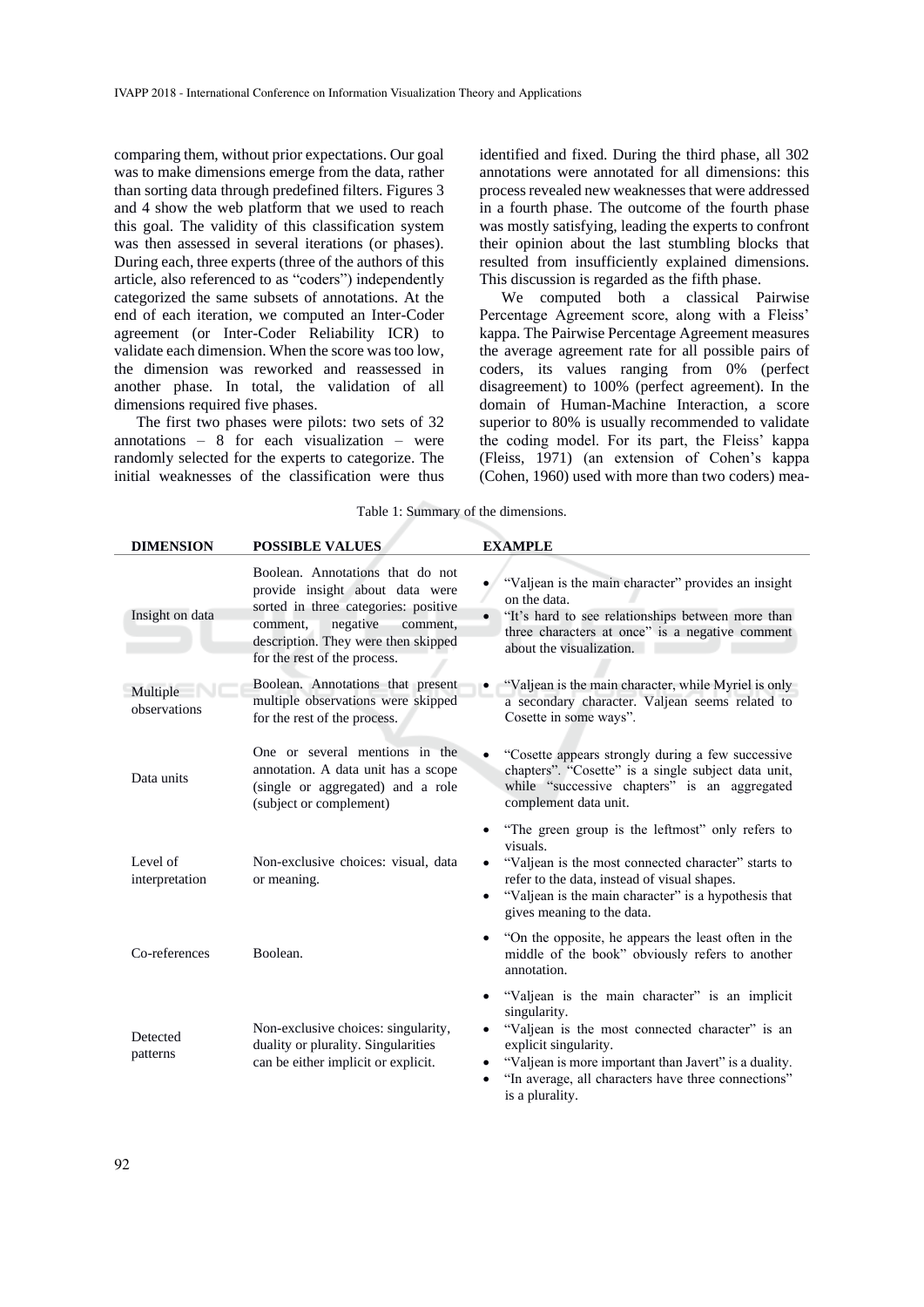

Figure 3: The 5 phases necessary to build the classification. Dimensions that scored poorly are in red.

sures whether the perceived agreement is the result of chance or not. It scales from -1 to 1. Negative values implies that there is no agreement. A value of 0 represents an agreement level that can be achieved by chance alone, while a value of 1 means a perfect agreement between coders. Landis and Koch (1977) propose the following interpretations for Fleiss' Kappa: from 0.01 to 0.20, the agreement is "slight". From 0.21 to 0.40, the agreement is "fair". From 0.41 to 0.60, the agreement is deemed "moderate". From 0.61 to 0.80, the agreement is "substantial", while it is "almost perfect" from 0.81 to 1. For this study, we deemed values superior to 0.21 as sufficient, since there exists no score recommendation in the domain of Human-Machine Interaction. Each possible choice of multiple choices dimensions was processed independently from the others, to judge both the reliability of the whole dimension and each of its choices. The dimension "Data Unit" is a special case, since the coders had various ways of identifying the same element. Faced with the multitude of choices offered by this dimension, we only computed the Pairwise Percentage Agreement.

Table 2 summarizes the results that validated our classification as presented in the previous section. Table 3 and 4 present the results for each choice of the two multiple choices dimensions. Figure 3 shows the evolution of the classification through all phases, along with the following comments.

Table 2: All dimensions, by validation phase, percentage agreement and Fleiss' Kappa.

| <b>DIM</b> | PHASE | $\frac{0}{0}$ | <b>KAPPA</b> |
|------------|-------|---------------|--------------|
| Data       | 3     | 97.56%        | 0.935        |
| LOI        | 3     | 82.43%        | 0.393        |
| Ref        | 3     | 96.40%        | 0.549        |
| Multiple   | 3     | 94.89%        | 0.232        |
| Patterns   | 5     | 92.76%        | 0.778        |
| Units      | 5     | 94.89%        | NA           |

Table 3: "Level of interpretation" choices.

| LOI     | $\frac{0}{0}$ | <b>KAPPA</b> |
|---------|---------------|--------------|
| Visual  | 82.99%        | 0.398        |
| Data    | 78.23%        | 0.361        |
| Meaning | 86.05%        | 0.419        |

Table 4: "Detected patterns" choices.

| <b>PATTERNS</b> | $\frac{0}{0}$ | <b>KAPPA</b> |
|-----------------|---------------|--------------|
| Singularity     | 89.91%        | 0.702        |
| Duality         | 92.66%        | 0.811        |
| Plurality       | 95.72%        | 0.821        |

- Dimension "Level of interpretation" was initially labelled "Cognitive lifecycle", because we believed that it represents a step within the sequential process of sensemaking when analysing a visualization, as described by Bertin (Bertin, 1967). This claim was hard to validate with this study, and the label was deemed too ambiguous; hence the change for a more comprehensive one.
- Dimension "Multiple observations" was not present in the first phase, but proved to be necessary during the computation of the first Inter-Coder agreement: several annotations unexpectedly contained more than one insight. This fact led to a dozen of disagreements, as coders did not classify the same part of the annotation. We decided to tag each annotation with a Boolean value describing whether it contains more than one insight or not. If so, the annotation was not considered any further.
- Dimension "Data units" scored poorly during Phase 3. It turned out that one coder did not consider temporal dimension in her classification process (units such as "End of the story"). This divergence lowered the agreement to 2/3 for most annotations related to the Heatmap and the Streamgraph. To a lesser extent, the same problem occurred with the graphs, where co-occurrences could also be considered as units. The three experts discussed the issue after Phase 4, agreeing on considering each dimension as bearing potential data units. While it might seem counterintuitive, this measure is necessary to ensure the completeness of the classification system.
- Dimension "Detected patterns" was the most laborious to handle. During Phase 1, it was labelled "Method", referring to the method used by the annotator to formulate her insight. It also contained all the patterns proposed by Munzner (2014). The label changed for "Detected Patterns" in Phase 2, as it was deemed more selfexplanatory. Moreover, coders did not agree on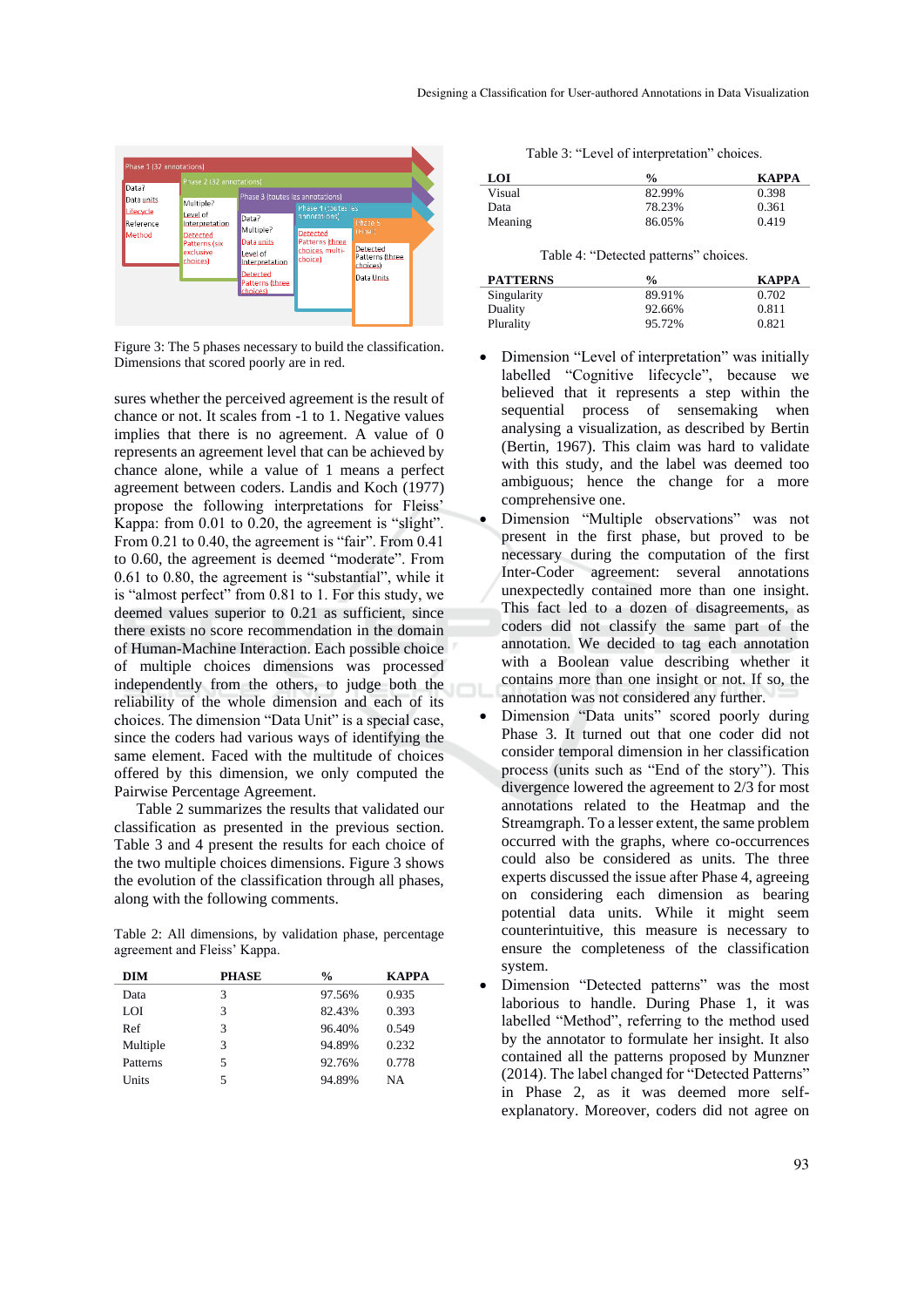the definition of each pattern, as different patterns could be used to qualify a single insight. We thus reduced its values to three distinctive choices during Phase 3. These choices became nonexclusive in Phase 4, since several cases presented insights that belonged to more than one option.







Figure 5: Data related annotations, by visualization and in percent.



Figure 6: Types of non-data related annotations, by visualization and in percent.



Figure 7: Distribution of data related annotations by visualization amongst participants. The number of occurrences for each visualization is indicated to the right.

## **7 USE CASE**

The classification of the 302 annotations provided by the participants offers a first idea of what to expect when the classification will be used in a large-scale

study comparing the type of annotations made over different visualizations of the same datasets.

Of the 4 visualizations, participants generated the least annotations with the matrix, while the heatmap generated the most, as seen in Figure 4. Conversely, Figure 5 shows that the visualization which generated the most non-data annotations was the matrix: more than a third of its annotations speak of the visualization itself, rather than the data. Finally, as seen in Figure 6, the matrix did not provoke the most negative reactions – the streamgraph did. One hypothesis is that matrix was the most confusing for new users. If so, the "Data" dimension of our classification could be an indicator of the ease of learning of a visualization: the more it generates nondata related annotations, the harder it is to comprehend. However, this dimension alone does not translate the perceived quality of a visualization, since the participants complained significantly more about the streamgraph. Figure 7 shows that for both the heatmap and the streamgraph, participants have a median of data-related annotations of 100%, whereas both graphs are below. This would mean that both temporal visualizations were easier to handle for our participants.

As seen in Figure 8, most annotations concern the "data" level of interpretation. However, the extent of this phenomenon varies importantly between each visualization. Graphs (matrix and force-directed graph) generate more annotations related to the visual elements: analysts speak of the position of nodes, of the opacity of the lines, etc. "Meaning" level of interpretation is mostly found in the force-directed graph: this finding should be tempered by the fact the dummy visualization was a force-directed graph as well. Either the knowledge of a visualization facilitates the interpretation of the data (this might sound trivial, but still worth validating), either the graphs and their "proximity" metaphor are easier to understand.

Overall, as seen in Figure 8, a large majority of the annotations concern singularities. Analysts usually spotted a few units standing out, rather than comparing similar elements or qualifying of the entirety of the data. A trivial explanation is that there exists simply less to say about the entirety of the data, rather than by isolating specific units.

Finally, a qualitative review of the data unit dimension led us to believe that there exists a distinction between annotations that mention a subject aggregated data unit ("the violet group", "the main characters") and several subject single data units ("Valjean, Cosette and Marius", "Fantine and Myriel"). In the latter, the result of the annotation is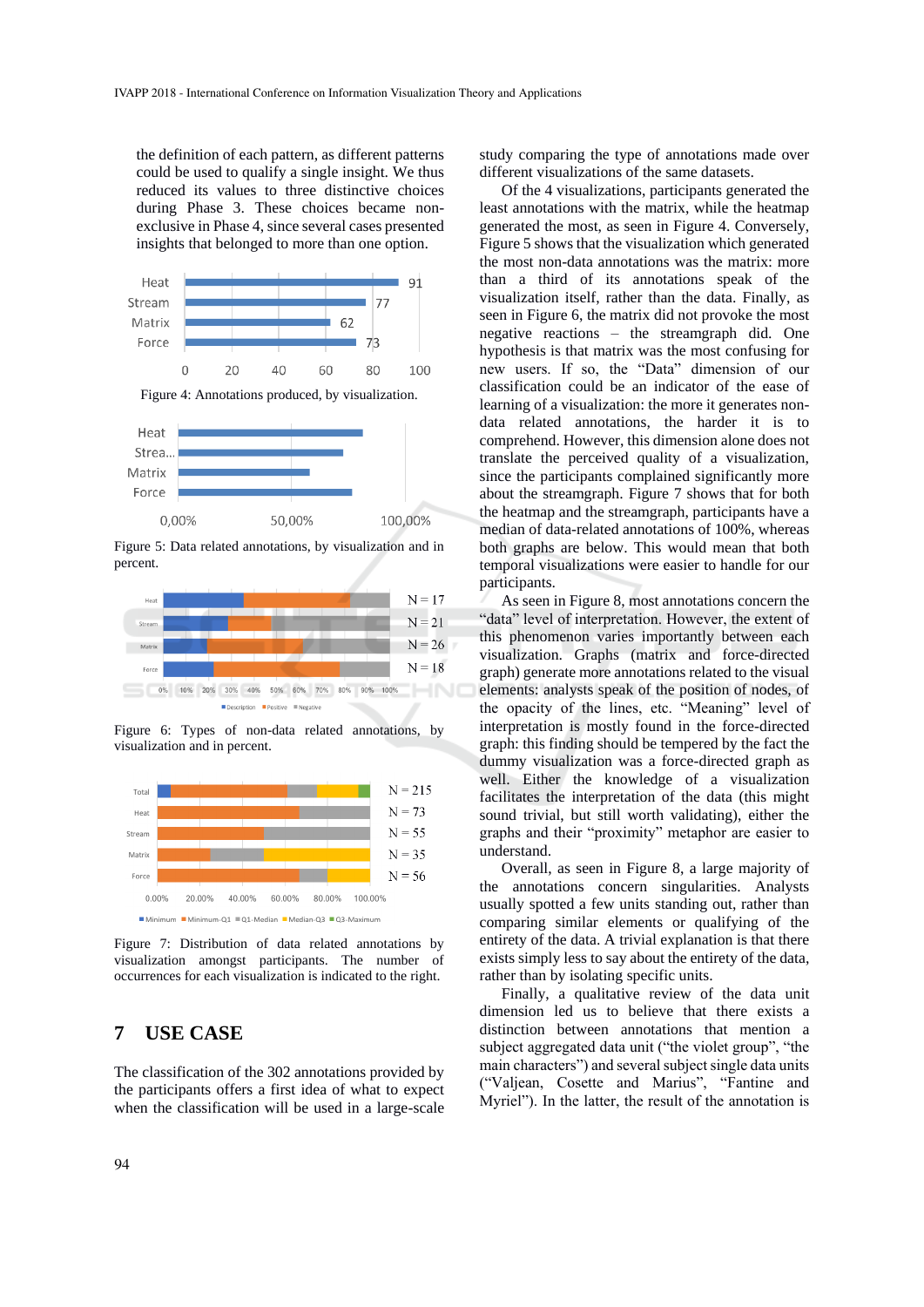to highlight a common property of a set of single data units. In the former, annotation tend to point to a property that is not directly linked to their common characteristics. For instance, in the annotation "*the violet cluster is denser than the others*", the density of the cluster is not directly linked to the colour of its constituent single data units.

## **7.1 Further Improving the Classification**

Despite our best efforts, the classification struggles to encompass several annotations met during this study.

The "role" of a Data unit is not objectively identifiable. While the agreement score for this dimension was acceptable, the three experts had long discussions during each disagreement regarding the role of a data unit; without clarifications of the analyst who authored the annotations, it might not be possible to find out which unit was the most prevalent for her. The relevance of this distinction is also debatable and should be either clarified in further studies, or simply given up. This last option would heavily impact the classification, since the identification of the subject is preliminary to the identification of the "Detected pattern". Getting rid of this distinction could lead to a more complex classification, where each data unit would have different "Detected patterns".

The "Multiple" dimension came as a surprise; we did not expect to meet such problems when classifying annotations. To replace this dimension with a more expressive one, one avenue worth exploring is that each "insight" within an annotation could be classified, but then again, further studies are needed to validate this idea, especially since the Fleiss' Kappa score of this dimension was the lowest of our classification. Moreover, this would also result in a more complex classification system.

### **7.2 Building on the Classification**

Our initial study aimed to gather 300 annotations. We did not have enough participants, datasets, use cases and visualizations to find out significant relationships between the knowledge of the domain and the different dimensions of our classification. The profiles of our participants being homogeneous, we cannot assert that our classification can be generalized to anyone, regardless of their demographic affiliation or level of expertise. Another problem is that our use case was not real: experts of a topic might produce different annotations than nonexpert users. Further studies with a larger pool of participants will offer more reliable results, as well as

proving the classification's completeness. Such studies will be able to either confirm or deny the correlation between several of our dimensions. For instance, while we believe a distinction is necessary between the detected patterns and the level of understanding, they seem to be tightly coupled, as hinted by Bertin (1967) and many authors following his trail (McKnight, 1990; Carswell, 1992; Wainer, 1992; Susan et al., 2001). To confirm or deny this hypothesis, a new study is necessary: one that would also analyse the sequence of the annotations, so that it will be possible to find out whether users start with "simple" annotations before building more "complex" ones – both in terms of interpretation and detected patterns.

Following this study, we intend to use this classification in a new version of our annotation platform, as we believe that it could improve sorting and filtering through others' annotations. A further step will be to provide the Data Visualization community with a ground truth regarding which visualizations are most relevant for various tasks.



Figure 8: Distribution of levels of interpretation and detected patterns, by visualization.

## **8 CONCLUSIONS**

We introduced a classification system of userauthored annotations in data visualization, designed with a bottom-up approach inspired from Grounded Theory, based on a dataset of 302 annotations recorded by 16 analysts that were classified in an iterative process by 3 coders. The final classification